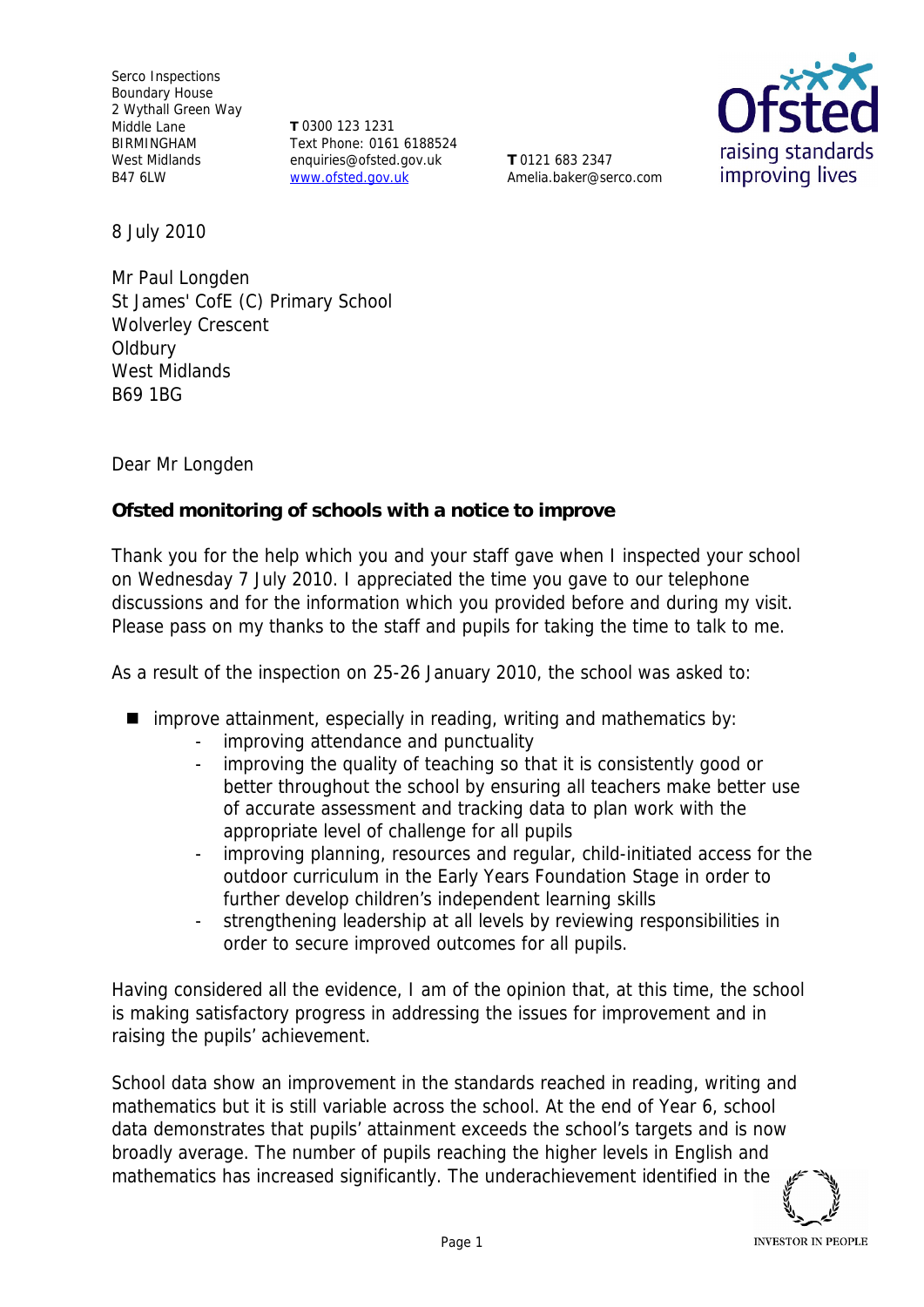

inspection is being addressed successfully and so the rate of progress is accelerating. In the lessons observed, most pupils were making at least satisfactory progress. As we discussed, this improved rate of progress has to be maintained to close the achievement gap as fast as possible. You are held in high regard by the senior staff and have successfully created a culture of accountability. All staff have a clear understanding of the part they play in school improvement. Pupils are closely tracked and interventions used where appropriate. Pupils value the small group work and say they are making better progress because of the targeted support they receive. In addition, the introduction of basic skills work is beginning to have a positive impact on reading, writing and mathematics. That said, the presentation of pupils' work, their spelling and handwriting are not good enough.

During the inspection, attendance was low. The new systems introduced by the attendance and punctuality leader have resulted in a major change. The latest attendance figure is average (94%). Rewards for attendance are having a positive impact. Pupils with 100% attendance are keen to receive their end-of-year prize. The number of latecomers has dropped significantly as a result of recent initiatives including the 'late gate'.

The school has rightly focused on improving the quality and consistency of teaching. You have communicated high expectations to all staff regarding the quality of teaching required. The introduction of a regular and rigorous monitoring programme and half-termly progress checks are holding staff to account for pupils' learning and progress. Intervention for those pupils who are underachieving is having a measureable impact. Clear criteria for successful lessons, together with regular discussion, provide a useful way of helping staff to account for pupils' performance throughout the school. All teachers identify the learning intention at the start of a lesson. Most planning has three distinct levels of differentiation but these are not always well matched to pupils' needs. This is because not all teachers have a secure grasp of each individual pupil's level of ability. There is still too much teaching that is no better than satisfactory and, as a result, progress is uneven.

Outdoor provision in the Early Years Foundation Stage is much better. Children enjoy the range of activities on offer. However, these activities represent the minimum expected to deliver the early years entitlement. Children have helped to plan areas in the large, open space and more work is planned to develop a covered area and a stage for drama. On the day of the inspection, children were delighted to be playing outside in the new sandpit but there was no tracking of individual children's learning experiences. An appropriate level of staffing ensures children are well cared for but adults tend to direct children's learning and not enough child-initiated play is encouraged and developed.

Senior leaders are each responsible for a team, focusing on an area identified in the inspection report. As a result, there is more shared leadership and team leaders say they enjoy the freedom to lead. Monitoring and evaluating are more regular. For example, English and mathematics leaders scrutinise work books, check planning